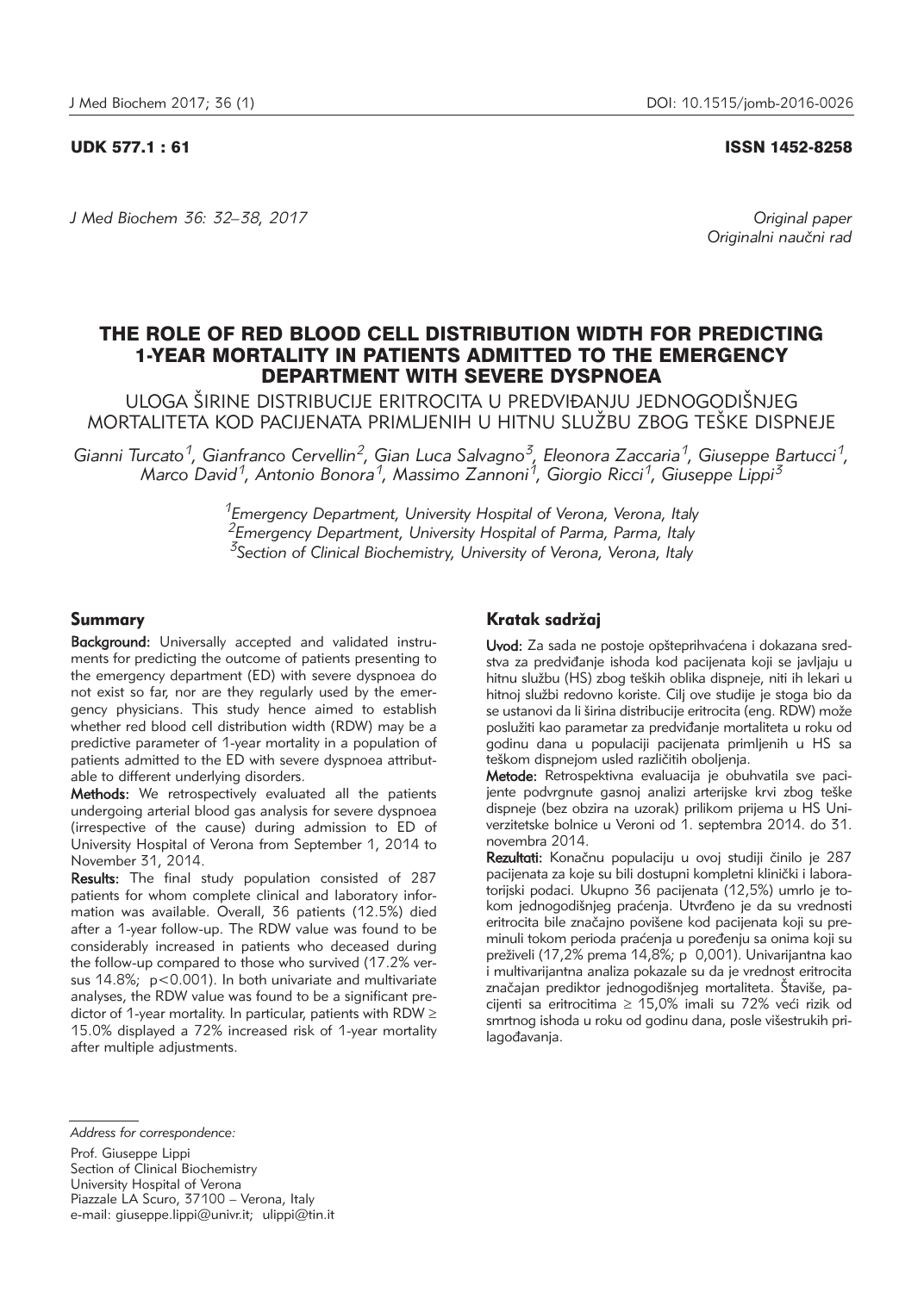Conclusions: The measurement of RDW, a very simple and inexpensive laboratory parameter, may represent an important factor for predicting medium-term mortality in patients presenting to the ED with severe dyspnoea.

Keywords: dyspnoea, red blood cell distribution width, mortality

### Introduction

Dyspnoea is conventionally defined as a subjective experience of breathing discomfort, which consists of qualitatively distinct sensations varying in intensity and perception of an inability to breathe comfortably (1, 2). This condition usually originates from a complex interplay among multiple physiological, psychological, social, and environmental factors, and is often accompanied by signs and symptoms of respiratory distress (1, 2). It has been established that the most informative approach to troubleshooting an acute respiratory failure entails a combination of clinical issues (i.e., uncomfortable abnormal awareness of breathing and/or respiratory rate  $\geq$  25) and results of arterial blood gas (ABG) analysis, typically showing at least one of the following: reduction in peripheral oxygen saturation (SpO<sub>2</sub>)  $\leq$  92%, arterial partial pressure of oxygen ( $pO<sub>2</sub>$ )  $\leq$  70 mmHg, arterial partial pressure of  $CO<sub>2</sub>$  (PaCO<sub>2</sub>)  $\geq$  45 mmHg and acidosis (i.e.,  $pH \le 7.35$ ) (3).

Dyspnoea is a frequent complaint in patients admitted to the emergency department (ED). It can be caused by a number of pulmonary and cardiac pathologies (e.g., infectious, obstructive and/or infiltrative lung diseases, pulmonary embolism, acute coronary syndrome or heart failure), as well as hematologic (e.g., anaemia), metabolic (e.g., diabetic ketoacidosis) or neuromuscular (e.g., myopathies) disorders. Several lines of evidence strongly confirm that the vast majority of ED admissions for severe dyspnoea can be linked with this heterogeneous group of conditions (4, 5). Although some clinical tools have been developed, such as the Likert or Visual Analog Scale (VAS), these are mostly aimed at predicting early dyspnoea improvement (6). Therefore, a universally accepted and validated instrument for predicting the outcome of dyspnoea in ED patients does not exist so far, nor is regularly used by emergency physicians (7, 8). This is especially disconcerting if one considers that the rate of missed diagnosis in the ED can be as high as 20%, whereas the in-hospital mortality rate of patients acutely admitted for dyspnoea is up to 16% (3). Notably, chief complaint of dyspnoea was also found to be a major determinant of unscheduled returns to the ED and consequent hospital admission, thus posing an additional organizational and economic burden on emergency physicians (9).

According to the Acute Heart Failure Syndromes International Working Group (10), dyspnoea is a subjective experience of disease, for which no objective Zaključak: Merenje vrednosti eritrocita, kao vrlo jednostavnog i pristupačnog laboratorijskog parametra, može predstavljati važan faktor u predviđanju srednjoročnog mortaliteta kod pacijenata koji se javljaju u HS sa teškom dispnejom.

Ključne reči: dispneja, širina distribucije eritrocita, mortalitet

measure is an adequate substitute. The development of reliable tools for predicting clinical outcomes and appropriate therapeutic management both in the ED and in the extra-hospital setting after patients have been discharged remains hence challenging, and is still regarded as an unmet need (10).

The red blood cell distribution width (RDW) is a simple and inexpensive measure of anisocytosis (i.e., the heterogeneity of erythrocytes volumes), which is automatically generated by modern hematological analyzers within the parameters of the complete blood count (CBC). The value of the RDW can be rapidly and efficiently used in the ED for gathering useful diagnostic and prognostic information about a patient's status (11). In particular, an increased RDW value has been convincingly associated with the outcome of many acute and severe conditions such as acute coronary syndrome (12), heart failure (13), stroke (14), pulmonary embolism (15), severe acute allergic reactions (16) and acute pancreatitis (17) among others.

Therefore, the aim of this study was to establish whether anisocytosis may also be a predictive parameter of 1-year mortality in a population of patients admitted to the ED with severe dyspnoea.

#### Materials and Methods

#### *Study population*

We retrospectively evaluated all patients undergoing ABG analysis for severe dyspnoea during admission to the Emergency Department (ED) of University Hospital of Verona (Italy) from September 1, 2014 to November 31, 2014. Dyspnoea was defined as either sudden onset of shortness of breath or increase in the severity of chronic dyspnoea in the last 48 h. The emergency room belongs to a large urban university hospital in the town of Verona, with approximately 90,000 visits per year. Dyspnoea was clinically diagnosed by the emergency physicians in accord with the accepted definition of the American Thoracic Society (1), thus excluding chest pain or palpitation. Additional exclusion criteria were orotracheal intubation before ED admission and dyspnoea due to traumatic events or severe haemorrhage. Demographic, clinical and laboratory information were always collected at ED admission.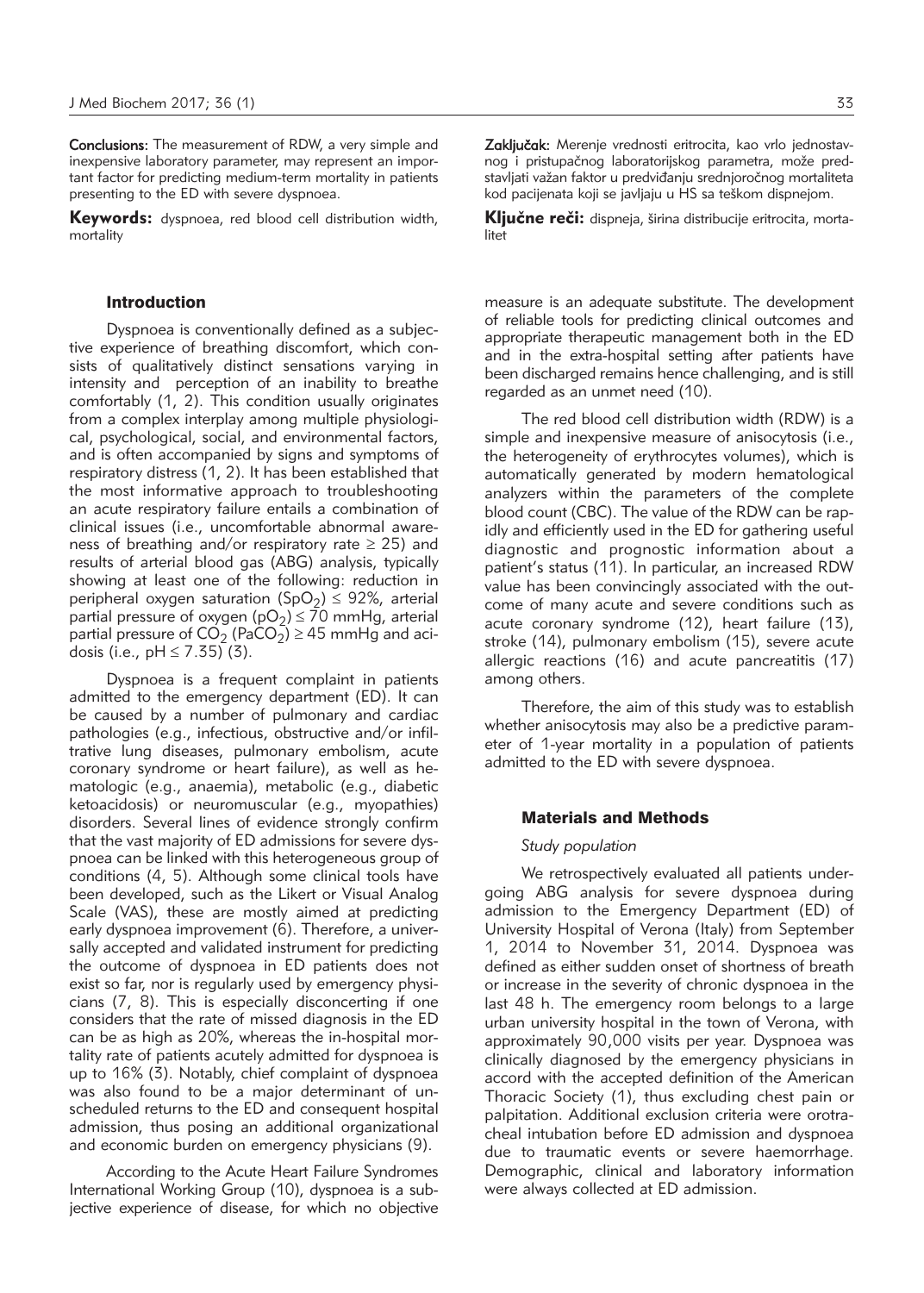#### *Laboratory testing*

All patients finally included in the study underwent ABG testing at the time of ED admission, thus including the assessment of arterial pH,  $pCO_2$ ,  $pO_2$ , base excess (BE), bicarbonate and lactate (GEM Premier 4000, Instrumentation Laboratory, Lexington, MA, USA). An additional blood sample was taken for the assessment of the CBC (including haemoglobin and RDW) (Sysmex XE-2100; Sysmex Inc, Kobe, Japan) and creatinine (Jaffe compensated assay on Siemens Dimension Vista; Siemens Healthcare Diagnostics, Tarrytown, NY, USA). The laboratory is certified according to the ISO 15189 standard, and the quality of data was validated throughout the study period by using internal quality control (IQC) procedures and participation to an External Quality Assessment (EQA) scheme (18).

#### *Study outcome*

One-year mortality from original ED admission was identified as the primary endpoint of this retrospective investigation. Mortality was established upon scrutiny of digital medical records available in the hospital database. For patients without definitive information, direct contact was established by phone with the patients themselves or their relatives. This retrospective investigation did not require individual consent based on the institutional guidelines for waiving consent, was performed according to local ethical committee regulations in accord with the Helsinki declaration, and was finally cleared by the Institutional Review Board as a no-risk retrospective study.

#### *Statistical analysis*

Continuous variables were expressed as median value and interquartile range (IQR); differences were evaluated with Mann–Whitney U test or Kruskal Wallis, when appropriate. Categorical variables were expressed as number and percentage; differences were analysed using Chi-square test and Fisher's Exact test. Univariate correlation analysis was assessed using Spearman's correlation. The diagnostic accuracy of RDW for predicting 1-year mortality was evaluated by means of receiver operating characteristics (ROC) analysis, and the most predictive RDW cut-off was chosen from analysis of the area under the curve (AUC). RDW was correlated with clinical outcomes both as a continuous and a categorical variable. Logistic binomial regression was used to evaluate independent effects of RDW on 1-year mortality after ED admission. Only variables found to be significantly associated with the risk of 1-year death in univariate analysis were entered into the multivariate model. Survival analysis was constructed using Kaplan Meier curves for cumulative risk study using different RDW cut-off values. The statistical significance was set at  $p < 0.05$ . The statistical analysis was performed with SPSS version 22.0 (IBM Corporation, Armonk, NY, USA) and with the statistical software package R version 2.12.2 (R Development Core Team, Auckland, New Zealand).

#### **Results**

The final study population consisted of 287 patients who presented to the local ED for dyspnoea and for whom complete clinical and laboratory information was available. The main demographic, clinical and laboratory data are summarized in *Table I*. The median age of the entire patient cohort was 81 years (IQR, 69–88 years), whereas the median RDW value was 14.9% (IQR, 13.8–16.1%). Overall, 36 patients (12.5%) died during the 1-year follow-up. The value of RDW was found to be considerably increased in patients who deceased during follow-up compared to those who survived  $(17.2\%$  versus  $14.8\%$ ;  $p < 0.001$ ). The univariate correlation between RDW and ABG parameters is shown in *Table II*. The value of RDW at ED admission was found to be negatively correlated with  $SpO<sub>2</sub>$ , bicarbonate and BE, whereas a strong and positive association was found with blood lactate. Interestingly, when patients were classified according to the  $pO<sub>2</sub>$  values at admission, the value of RDW in the hypoxic group (i.e., patients with  $pO<sub>2</sub> < 60$ mmHg) was significantly higher than that of normoxic patients (15.5% versus 14.8%;  $p=0.005$ ).

When expressed as a continuous variable, the RDW value was found to be a significant predictor of 1-year mortality in a univariate analysis, exhibiting an odds ratio (OR) of 1.74 (95% CI, 1.45–2.10; p<0.001). The AUC and the best RDW cut-off value for predicting 1-year mortality were 0.828 (95% CI, 0.759–0.897; p<0.001) and 15.0% (0.87 sensitivity and 0.59 specificity), respectively (*Figure 1*). Accordingly, a RDW  $\geq$  15.0% displayed an OR of 9.4 (3.8–23.5; p<0.001) for 1-year mortality. The use of a lower RDW threshold value (i.e., 14.2%) was characterized by greater sensitivity (i.e., 0.95) but much lower specificity (i.e., 0.36).

The association between RDW and 1-year death outcome remained statistically significant in a multivariate analysis (*Table III*), wherein RDW ≥ 15.0% displayed an adjusted OR of 1.72 (95% CI, 1.37–2.16; p<0.001). Interestingly, 1-year mortality could also be significantly predicted by blood lactate, heart rate and  $SpO<sub>2</sub>$ . The survival curve analysis according to RDW value ≥ 15.0% is shown in *Figure 2*. Notably, in the entire patient sample (*Figure 2a*) as well as in patients with respiratory distress (i.e., defined as  $pO<sub>2</sub>$  $<$  60 mmHg or SpO<sub>2</sub>  $<$  90%) (n=95; Figure 2b), a RDW value  $\geq$  15.0% was associated with much shorter survival.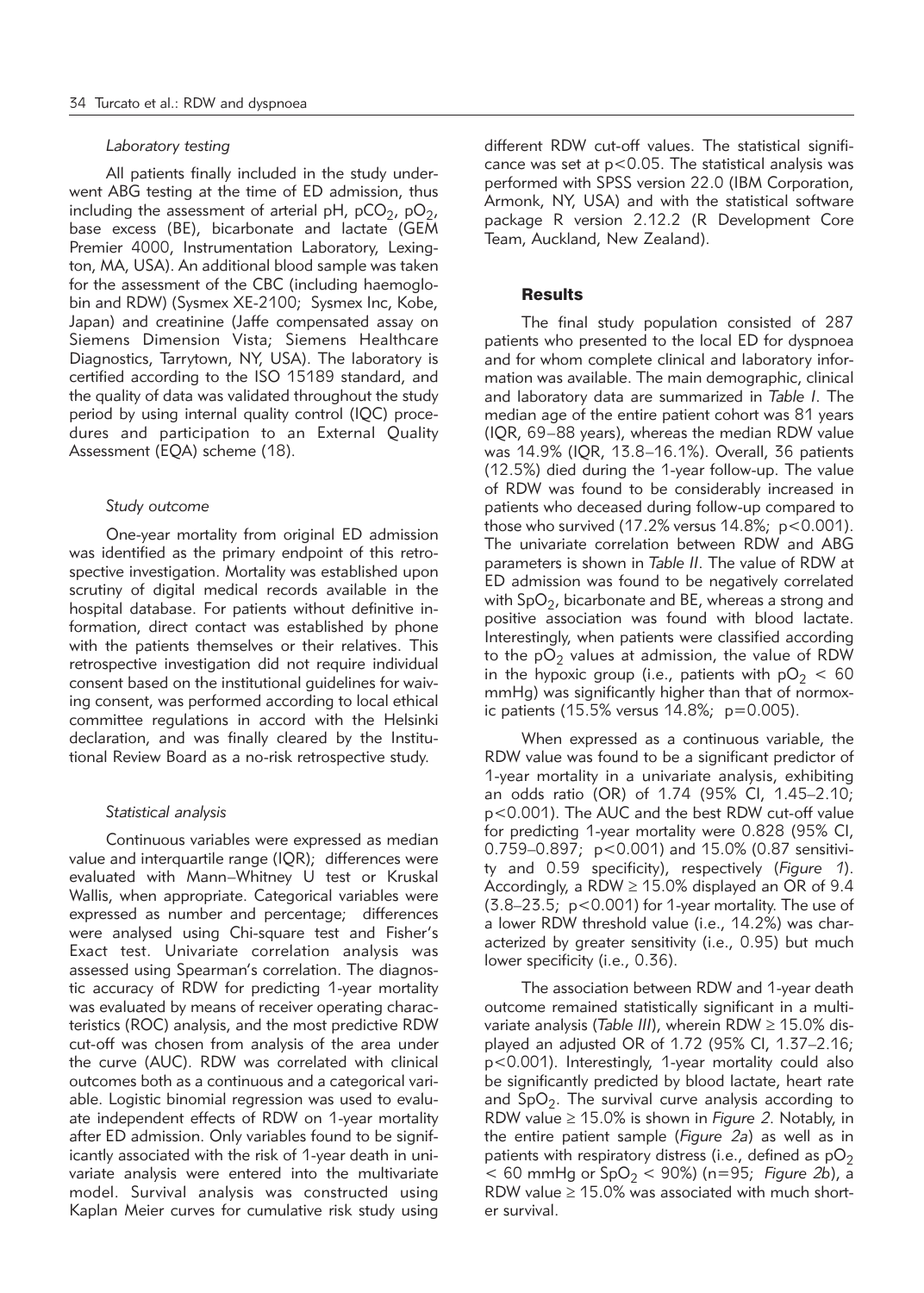Table I Demographic, clinical and laboratory data of the study population, entailing 287 patients admitted to the emergency department (ED) for severe dyspnoea.

| Variable, n (%)                 | Alive after 1 year  | Deceased after 1 year | p     |
|---------------------------------|---------------------|-----------------------|-------|
| Patients, n                     | 251 (87.5%)         | 36 (12.5%)            |       |
| Diagnosis                       |                     |                       |       |
| Pulmonary embolism              | 21(8.4)             | 1(2.8)                | 0.123 |
| Heart failure                   | 88 (35.1)           | 12 (33.3)             |       |
| Pneumonia                       | 54 (21.5)           | 9(25)                 |       |
| Asthma                          | 13(5.2)             | 1(2.8)                |       |
| <b>COPD</b>                     | 35 (13.9)           | 5(13.9)               |       |
| Pneumothorax                    | 3(1.2)              | 0(0)                  |       |
| Sepsis                          | 10(4)               | 7(19.4)               |       |
| <b>Bronchitis</b>               | 27 (10.8)           | 1(2.8)                |       |
| Age, years                      | $80(68 - 88)$       | 86 (73-90)            | 0.001 |
| Gender, females                 | 124 (49.4)          | 18 (50)               | 1.000 |
| Comorbidities                   |                     |                       |       |
| Hypertension                    | 169 (67.9%)         | 22 (64.7%)            | 0.713 |
| Chronic Heart Failure           | 46 (18.5%)          | 14 (41.2%)            | 0.005 |
| Arrhythmia                      | 60 (23.9%)          | 8(22.2%)              | 1.000 |
| Ischemic heart disease          | 58 (23.1%)          | 11 (30.6%)            | 0.403 |
| Vascular Disease History        | 37 (14.7%)          | 10 (22.8%)            | 0.056 |
| Valvular heart disease          | 28 (11.2%)          | 5(13.9%)              | 0.582 |
| <b>COPD</b>                     | 60 (23.9%)          | 7 (19.4%)             | 0.675 |
| Previous stroke                 | 21 (8.4%)           | 4(11.1%)              | 0.533 |
| Cancer                          | 36 (14.3%)          | 9(25%)                | 0.137 |
| Laboratory data                 |                     |                       |       |
| Haemoglobin, g/L                | 126 (112-141)       | 103 (94.5-126)        | 0.001 |
| Creatinine, µmol/L              | 106 (82-140)        | 151 (108-306)         | 0.008 |
| RDW, %                          | 14.8 (13.7-15.8)    | 17.2 (15.8-18.5)      | 0.001 |
| Sodium                          | 138.7 (135.4-141)   | 137.4 (131.7-(141.7)  | 0,249 |
| Potassium                       | $3.9(3.6-4.2)$      | $4.1(3.6-4.7)$        | 0.124 |
| Arterial Blood Gas Analysis     |                     |                       |       |
| $PO2$ , mmHg                    | $61.6(51.4 - 73.4)$ | 50.6 (42-53.6)        | 0.238 |
| $PCO2$ , mmHg                   | 36.5 (30.8-43.9)    | 36.2 (27.7-41.7)      | 0.126 |
| Lactate, mmol/L                 | $1.3(1.1 - 2.1)$    | $2.7(1.6-5.8)$        | 0.001 |
| BE, mmol/L                      | $1.2(-0.8-3.2)$     | $-1$ ( $-6.8-1.3$ )   | 0.004 |
| Bicarbonate, mmol/L             | 24.5 (22-27.6)      | 23.4 (17.8-26.8)      | 0.104 |
| SpO <sub>2</sub> , % 80 (68-88) | 91.7 (86.5-95.2)    | 87.1 (59.7-94.5)      | 0.041 |
|                                 |                     |                       |       |

BE, base excess; COPD, chronic obstructive pulmonary disease; RDW, red blood cell distribution width; PO<sub>2</sub>, arterial partial pressure of oxygen; SpO $_2$ , peripheral oxygen saturation; PCO $_2$ , arterial partial pressure of CO $_2$ 

|  | <b>Table II</b> Univariate correlation between red blood cell distri- |
|--|-----------------------------------------------------------------------|
|  | bution width (RDW) and arterial blood gas (ABG) analysis.             |

| Pearson's correlation                                                                                    | <b>RDW</b>                                                                            |                                                                      |  |
|----------------------------------------------------------------------------------------------------------|---------------------------------------------------------------------------------------|----------------------------------------------------------------------|--|
| ABG parameters<br>DU2<br>pCO <sub>2</sub><br>SpO <sub>2</sub><br>Bicarbonate<br>Lactate<br>BE<br>Na<br>K | $-0.090$<br>$-0.097$<br>$-0.137$<br>$-0.173$<br>0.228<br>$-0.109$<br>$-0.17$<br>0.108 | 0.129<br>0.102<br>0.023<br>0.009<br>0.001<br>0.045<br>0.780<br>0.087 |  |

BE, base excess; COPD, chronic obstructive pulmonary disease; RDW, red blood cell distribution width;  $PO_2$ , arterial partial pressure of oxygen; SpO<sub>2</sub>, peripheral oxygen saturation; PCO<sub>2</sub>, arterial partial pressure of CO<sub>2</sub>

Table III Multivariate analysis including the significant predictors of 1-year mortality after emergency department (ED) admission for severe dyspnoea from the univariate analysis.

| Variables         | Coefficient | Odds<br>Ratio | 95% CI                        | р |
|-------------------|-------------|---------------|-------------------------------|---|
| <b>RDW</b>        | 0.543       |               | $1.722$   1.371-2.162   0.001 |   |
| Lactate           | 0.411       |               | 1.508 1.174-1.937 0.001       |   |
| Heart rate $>100$ | 0.855       |               | 2.352 0.884-6.260 0.087       |   |
| $SpO2<$ 90%RDW    | 0.992       |               | 2.696   1.017-7.144   0.046   |   |

BE, base excess; COPD, chronic obstructive pulmonary disease; RDW, red blood cell distribution width;  $SpO<sub>2</sub>$ , peripheral oxygen saturation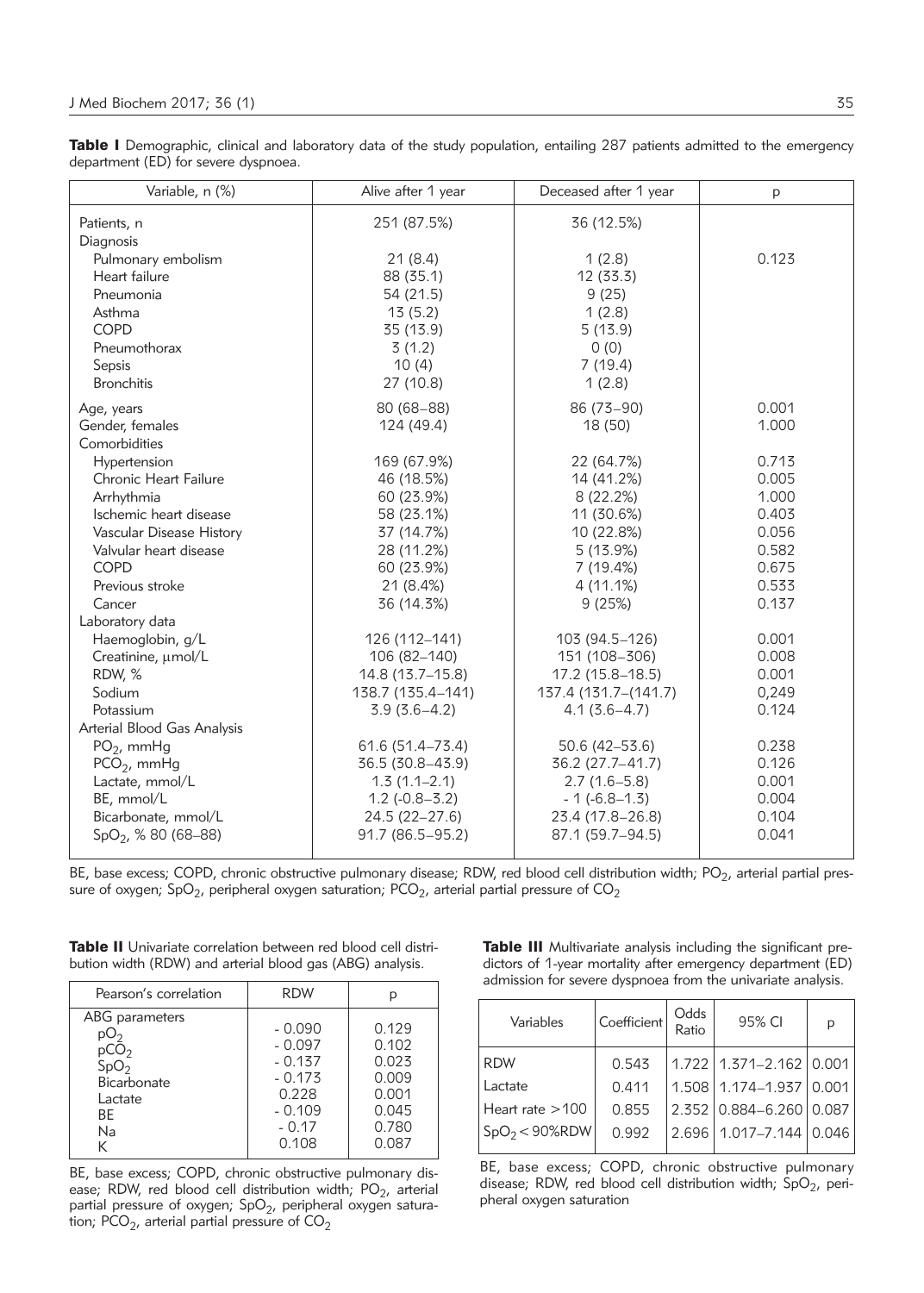## **Discussion**

Dyspnoea is a complex symptom, which often anticipates or reflects a critical threat to homeostasis, and is hence frequently associated with impaired performance and decreased quality of life (2). Despite the underlying causes of dyspnoea being indeed multiple, multifaceted and frequently interplaying, the outcome of patients presenting to the ED with severe dyspnoea remains importantly prejudiced by high



**Figure 1** Receiver operating characteristics (ROC) curve analysis of red blood cell distribution width (RDW) for predicting 1-year mortality in patients admitted to the emergency department with severe dyspnoea.

morbidity and mortality rates. The unquestionable importance of accurate and timely management of patients is confirmed by recent evidence that inappropriate treatment of severe dyspnoea may be associated with approximately 3-time higher mortality (3). In an attempt to both improve clinical outcomes and limit overcrowding in the ED, some clinical decision aids and prediction tools have been proposed to assist emergency physicians in meeting these demands. Although these prediction tools have proven useful in acute care management, thus allowing rapid decisions and overall improving ED efficiency (8), they are mostly specific for certain associated conditions (i.e., acute coronary syndrome, asthma, etc.) and are not designed to provide risk stratification and mortality prediction in all patients presenting to the ED with dyspnoea.

The results of our retrospective investigation, which included a relatively ample number of patients admitted to the ED with severe dyspnoea, suggest that RDW is associated to, and may hence independently predict, the risk of 1-year mortality in such patients. Notably, the risk of death in univariate analysis was found to be up to 9-time higher in patients with RDW  $\geq$  15.0%, and remained nearly 2-time higher after adjustment in multivariate analysis, thus providing further support to the important role that anisocytosis may play in the pathogenesis of many severe pathologies (19). Interestingly, the RDW value at ED admission was also found to be associated with a worse respiratory status, as attested by the negative correlation with  $SpO<sub>2</sub>$ , bicarbonate and BE, along with the positive association with blood lactate.



Figure 2 Survival curve analysis of 1-year mortality according to RDW value in patients admitted to the emergency department with severe dyspnoea.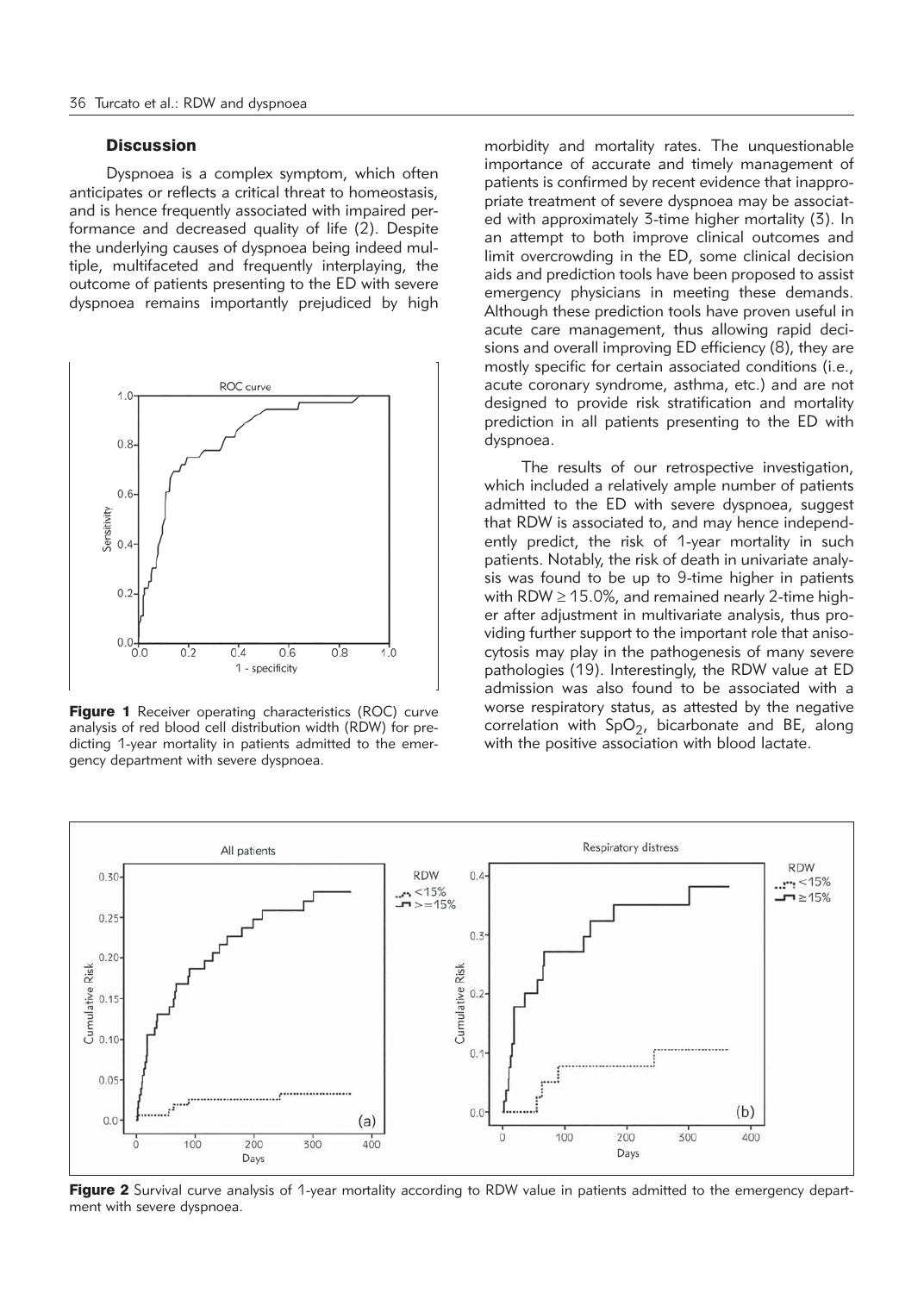A strict relationship exists between oxygen and erythropoiesis. Blood oxygenation is a major determinant of the renal synthesis of the hormone erythropoietin, which both promotes the release of immature erythrocyte precursors from the bone marrow and enhances survival of reticulocytes into the circulation (20). Hypoxemia, along with the consequent enhancement of erythropoietin production, are followed by a relatively persistent increase in RDW values, mostly sustained by the release of large red blood cells from the bone marrow, which ultimately contribute to increase the heterogeneity of erythrocyte volumes (21). In a pathophysiological perspective, it is hence conceivable that severe respiratory distress and the related hypoxemia may contribute to generate a consistent perturbation of erythrocyte biology, mirrored by enhanced anisocytosis, which might ultimately expose the patients with severe dyspnoea to a greater risk of future chronic illness and mortality.

Overall, the results of our retrospective investigation not only confirm but also extend those of the only study in which the relationship between RDW and mortality risk had been previously assessed in a general population of patients presenting to the ED with severe dyspnoea. Briefly, Hong et al. (22) retrospectively analysed short-term mortality in 907 patients admitted to the ED with acute dyspnoea, and found that those with RDW values in the highest tertile had a 7-fold higher risk of 30-day mortality than those in the lowest tertile, after adjustment for other risk factors.

In conclusion, and in accord with previous evidence provided by Hong et al., (22) our findings suggest that the measurement of RDW, a very simple and inexpensive laboratory parameter, may represent an important factor for predicting short- and mediumterm mortality in patients with severe dyspnoea regardless of the underlying condition.

### Conflict of interest statement

The authors stated that they have no conflicts of interest.

# **References**

- 1. American Thoracic Society. Dyspnea. Mechanisms, assessment, and management: a consensus statement. American Thoracic Society. Am J Respir Crit Care Med 1999; 159: 321–40.
- 2. Parshall MB, Schwartzstein RM, Adams L, Banzett RB, Manning HL, Bourbeau J, et al. An official American Thoracic Society statement: update on the mechanisms, assessment, and management of dyspnea. Am J Respir Crit Care Med 2012 15; 185: 435–52.
- 3. Ray P, Birolleau S, Lefort Y, Becquemin MH, Beigelman C, Isnard R, et al. Acute respiratory failure in the elderly: etiology, emergency diagnosis and prognosis. Crit Care 2006; 10: R82.
- 4. Bingisser R, Nickel CH. The last century of symptom-oriented research in emergency presentations – have we made any progress? Swiss Med Wkly 2013; 143: w13829.
- 5. Lippi G, Sanchis-Gomar F, Cervellin G. Chest pain, dyspnea and other symptoms in patients with type 1 and 2 myocardial infarction. A literature review. Int J Cardiol 2016; 215: 20–2.
- 6. Pang PS, Collins SP, Sauser K, Andrei AC, Storrow AB, Hollander JE, et al. Assessment of dyspnea early in acute heart failure: patient characteristics and response differences between likert and visual analog scales. Acad Emerg Med 2014; 21: 659–66.
- 7. Pang PS, Zaman M. Airway Management & Assessment of Dyspnea in Emergency Department Patients with Acute Heart Failure. Curr Emerg Hosp Med Rep 2013; 1: 122–5.
- 8. Saracino A. Review of dyspnoea quantification in the emergency department: is a rating scale for breathlessness suitable for use as an admission prediction tool? Emerg Med Australas 2007; 19: 394–404.
- 9. Nuñez S, Hexdall A, Aguirre-Jaime A. Unscheduled returns to the emergency department: an outcome of medical errors? Qual Saf Health Care 2006; 15: 102–8.
- 10. Pang PS, Cleland JG, Teerlink JR, Collins SP, Lindsell CJ, Sopko G, et al. A proposal to standardize dyspnoea measurement in clinical trials of acute heart failure syndromes: the need for a uniform approach. Eur Heart J 2008; 29: 816–24.
- 11. Salvagno GL, Sanchis-Gomar F, Picanza A, Lippi G. Red blood cell distribution width: A simple parameter with multiple clinical applications. Crit Rev Clin Lab Sci 2015; 52: 86–105.
- 12. Turcato G, Serafini V, Dilda A, Bovo C, Caruso B, Ricci G, et al. Red blood cell distribution width independently predicts medium-term mortality and major adverse cardiac events after an acute coronary syndrome. Ann Transl Med 2016; 4: 254.
- 13. Huang YL, Hu ZD, Liu SJ, Sun Y, Qin Q, Qin BD, et al. Prognostic value of red blood cell distribution width for patients with heart failure: a systematic review and metaanalysis of cohort studies. PLoS One 2014; 9: e104861.
- 14. Ani C, Ovbiagele B. Elevated red blood cell distribution width predicts mortality in persons with known stroke. J Neurol Sci 2009; 277: 103–8.
- 15. Lippi G, Buonocore R, Cervellin G. Value of Red Blood Cell Distribution Width on Emergency Department